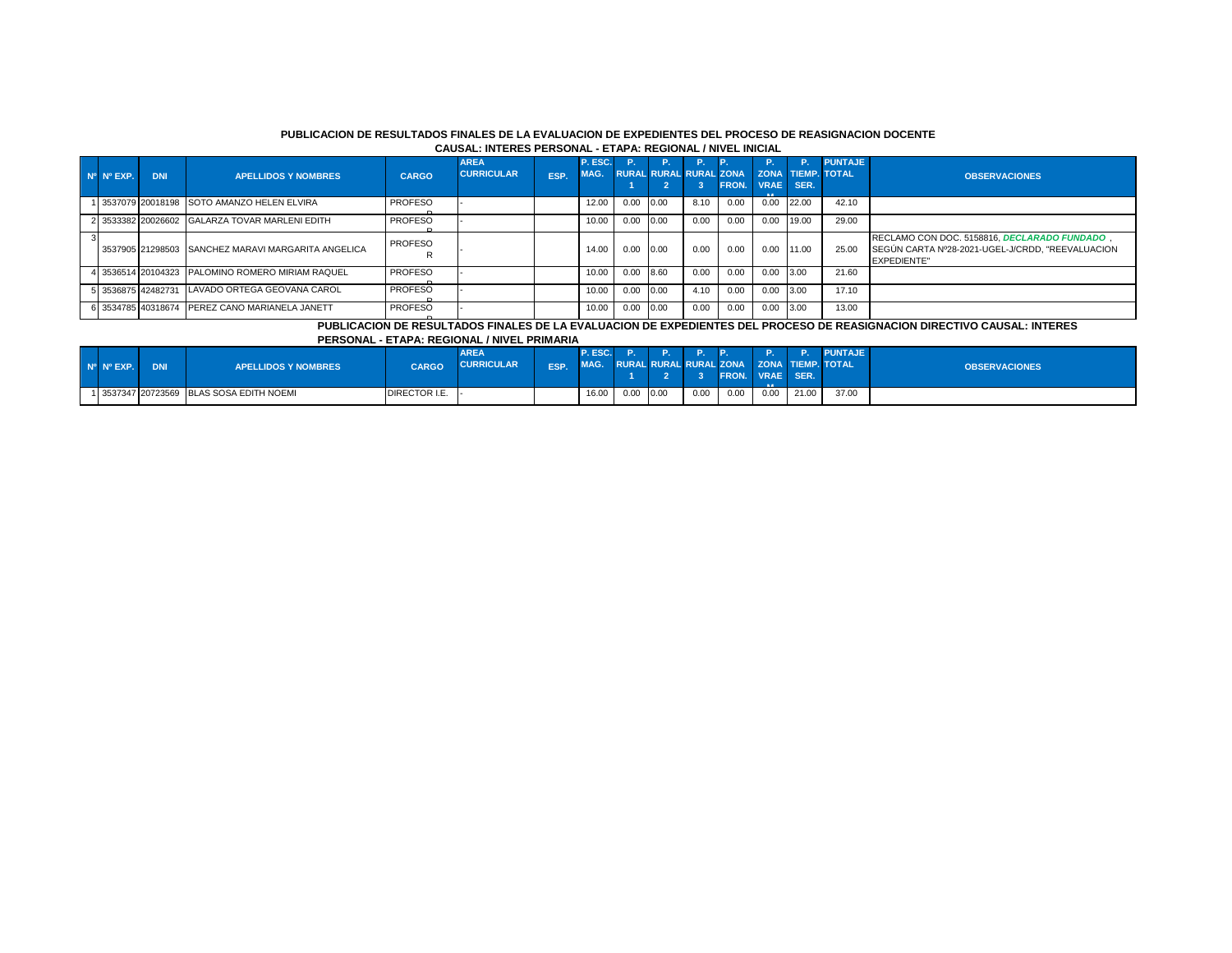### **PUBLICACION DE RESULTADOS FINALES DE LA EVALUACION DE EXPEDIENTES DEL PROCESO DE REASIGNACION DOCENTE CAUSAL: INTERES PERSONAL - ETAPA: REGIONAL / NIVEL PRIMARIA**

|    |            |                  |                                                    |                     | <b>AREA</b>       |      | P. ESC. | <b>P.</b>          | P.             | P.                           | Р.                   | <b>P.</b>                  | P.             | <b>PUNTAJE</b> |                                                                                                                             |
|----|------------|------------------|----------------------------------------------------|---------------------|-------------------|------|---------|--------------------|----------------|------------------------------|----------------------|----------------------------|----------------|----------------|-----------------------------------------------------------------------------------------------------------------------------|
|    | Nº Nº EXP. | <b>DNI</b>       | <b>APELLIDOS Y NOMBRES</b>                         | <b>CARGO</b>        | <b>CURRICULAR</b> | ESP. | MAG.    | <b>RURAL RURAL</b> | $\overline{2}$ | <b>RURAL</b><br>$\mathbf{3}$ | <b>ZONA</b><br>FRON. | <b>ZONA</b><br><b>VRAE</b> | TIEMP.<br>SER. | <b>TOTAL</b>   | <b>OBSERVACIONES</b>                                                                                                        |
|    |            | 3537864 41093431 | ROMERO CAHUANA JESSICA PILAR                       | <b>PROFESO</b>      |                   |      | 14.00   | 6.00               | 11.40          | 0.00                         | 0.00                 | 23.10                      | 11.00          | 65.00          |                                                                                                                             |
|    | 3537963    | 20900149         | CANORIO HUANAY WILLY TEODORO                       | <b>PROFESO</b>      |                   |      | 16.00   | 18.60              | 0.00           | 0.00                         | 0.00                 | 0.00                       | 17.00          | 51.60          |                                                                                                                             |
|    | 3537151    | 20657487         | VILLANES ORTEGA ELFRY BRISAIDA                     | <b>PROFESO</b>      |                   |      | 14.00   | 0.00               | 6.60           | 5.40                         | 0.00                 | 0.00                       | 25.00          | 51.00          |                                                                                                                             |
|    |            | 3537918 19838897 | POMA CASTILLO NELLY DORA                           | <b>PROFESO</b>      |                   |      | 18.00   | 0.00               | 0.00           | 7.70                         | 0.00                 | 0.00                       | 25.00          | 50.70          |                                                                                                                             |
|    | 3537892    | 20033741         | SIERRA SALAZAR LILY ANA                            | <b>PROFESO</b>      |                   |      | 10.00   | 0.00               | 0.00           | 8.90                         | 0.00                 | 0.00                       | 25.00          | 43.90          |                                                                                                                             |
|    |            | 3529767 20718928 | PRADO ARENAS SIXTO                                 | PROFESO             |                   |      | 10.00   | 0.00               | 3.40           | 4.40                         | 0.00                 | 0.00                       | 25.00          | 42.80          |                                                                                                                             |
|    |            |                  | 3530385 20719700 VILLARRUEL ICHAJAYA FLOR DE MARIA | <b>PROFESO</b><br>R |                   |      | 14.00   | 0.00               | 3.40           | 4.00                         | 0.00                 | 0.00                       | 20.00          | 41.40          | RECLAMO CON DOC. 5158808. DECLARADO IMPROCEDENTE<br>SEGÚN CARTA Nº01-2021-UGEL-J/CRDD, "NO EXISTE ETAPA<br>DE SUBSANACION"  |
|    |            | 3537936 20670214 | LLALLICO CARO MARITZA GRACIELA                     | <b>PROFESO</b>      |                   |      | 14.00   | 0.00               | 0.00           | 2.00                         | 0.00                 | 0.00                       | 25.00          | 41.00          |                                                                                                                             |
|    | 3537951    | 20106249         | MALDONADO ARONI WILSON SIMEON                      | <b>PROFESO</b>      |                   |      | 10.00   | 0.00               | 11.00          | 0.00                         | 0.00                 | 0.00                       | 20.00          | 41.00          |                                                                                                                             |
|    |            | 3537979 20016225 | HORMAZA CAMPOS KETTY ELVIRA                        | <b>PROFESO</b>      |                   |      | 18.00   | 0.00               | 0.00           | 0.00                         | 0.00                 | 0.00                       | 23.00          | 41.00          |                                                                                                                             |
| 11 | 3537064    | 41873687         | LUDEÑA VERASTEGUI LUIS ALBERTO                     | <b>PROFESO</b>      |                   |      | 14.00   | 14.70              | 0.00           | 0.00                         | 0.00                 | 0.00                       | 11.00          | 39.70          |                                                                                                                             |
| 12 |            | 3537994 20074547 | VASQUEZ CONDE MAURO                                | <b>PROFESO</b>      |                   |      | 18.00   | 0.00               | 0.00           | 1.20                         | 0.00                 | 0.00                       | 20.00          | 39.20          |                                                                                                                             |
| 13 |            | 3535726 20062885 | HINOSTROZA ESTRADA MARCO ANTONIO                   | <b>PROFESO</b><br>R |                   |      | 16.00   | 0.00               | 1.4            | 5                            | 0.00                 | 0.00                       | 17.00          | 39.4           | RECLAMO CON DOC. 5159188, DECLARADO FUNDADO EN<br>PARTE, SEGÚN CARTA Nº23-2021-UGEL-J/CRDD,<br>"REEVALUACION DE EXPEDIENTE" |
| 14 |            | 3529875 19932768 | YABAR MENDIZABAL GUSTAVO WILFREDO                  | PROFESO<br>R        |                   |      | 14.00   | 0.00               | 0.00           | 0.00                         | 0.00                 | 0.00                       | 25.00          | 39.00          |                                                                                                                             |
| 15 | 3538027    | 04008305         | PEREZ PAJUELO NISA AURORA                          | PROFESO             |                   |      | 14.00   | 0.00               | 0.00           | 0.00                         | 0.00                 | 0.00                       | 25.00          | 39.00          |                                                                                                                             |
| 16 |            | 3537795 20899271 | LUNA HUAMAN IRIS HILDA                             | <b>PROFESO</b>      |                   |      | 14.00   | 0.00               | 0.00           | 0.00                         | 0.00                 | 0.00                       | 25.00          | 39.00          |                                                                                                                             |
| 17 | 3537867    | 21013570         | PAUCA GARCIA EVA                                   | <b>PROFESO</b>      |                   |      | 10.00   | 0.00               | 0.00           | 7.70                         | 0.00                 | 0.00                       | 20.00          | 37.70          |                                                                                                                             |
| 18 |            | 3532199 44096916 | LOLO FIGUEROA JENY JANET                           | <b>PROFESO</b>      |                   |      | 10.00   | 12.30              | 0.00           | 0.00                         | 0.00                 | 12.30                      | 3.00           | 37.60          |                                                                                                                             |
| 19 | 3534541    | 19814143         | <b>GIL HUAROC GLADYS CARMEN</b>                    | <b>PROFESO</b>      |                   |      | 10.00   | 0.00               | 10.20          | 0.00                         | 0.00                 | 0.00                       | 17.00          | 37.20          |                                                                                                                             |
| 20 | 3533339    | 20057011         | JUSCAMAITA ALTEZ PERCY ANGEL                       | <b>PROFESOR</b>     |                   |      | 16.00   | 0.00               | 0.00           | 2.70                         | 0.00                 | 0.00                       | 17.00          | 35.70          |                                                                                                                             |
| 21 | 3537997    | 20683612         | <b>HIDALGO TAQUIRI NANCY</b>                       | <b>PROFESOR</b>     |                   |      | 12.00   | 18.30              | 0.00           | 0.00                         | 0.00                 | 0.00                       | 5.00           | 35.30          |                                                                                                                             |
| 22 | 3538058    | 04030580         | PAGAN VEGA SUSANA HERMELINDA                       | <b>PROFESOR</b>     |                   |      | 10.00   | 0.00               | 0.00           | 0.00                         | 0.00                 | 0.00                       | 25.00          | 35.00          |                                                                                                                             |
| 23 | 3535823    | 20723543         | MIRANDA CUYUBAMBA LUPE GIOVANA                     | <b>PROFESOR</b>     |                   |      | 14.00   | 0.00               | 0.00           | 0.00                         | 0.00                 | 0.00                       | 21.00          | 35.00          |                                                                                                                             |
| 24 |            | 3534534 20899741 | ALDERETE VASQUEZ MILER MICHAEL                     | <b>PROFESOR</b>     |                   |      | 10.00   | 0.00               | 0.00           | 0.00                         | 0.00                 | 0.00                       | 25.00          | 35.00          |                                                                                                                             |
| 25 | 3537807    | 21254264         | PEREZ ROJAS LUZVILIA ALBERTA                       | <b>PROFESOR</b>     |                   |      | 10.00   | 0.00               | 0.00           | 0.00                         | 0.00                 | 0.00                       | 25.00          | 35.00          |                                                                                                                             |
| 26 | 3533976    | 19968367         | SANCHEZ SALINAS IVONNE                             | <b>PROFESOR</b>     |                   |      | 14.00   | 0.00               | 0.00           | 7.70                         | 0.00                 | 0.00                       | 11.00          | 32.70          |                                                                                                                             |
| 27 |            | 3531772 20103276 | SANDOVAL TICONA MARIELA                            | PROFESOR            |                   |      | 14.00   | 0.00               | 8.60           | 0.00                         | 0.00                 | 0.00                       | 10.00          | 32.60          |                                                                                                                             |
| 28 | 3535540    | 20016848         | MUEDAS ROMERO ROSARIO                              | PROFESOR            |                   |      | 14.00   | 0.00               | 0.00           | 0.00                         | 0.00                 | 0.00                       | 17.00          | 31.00          |                                                                                                                             |
| 29 | 3537941    | 44659717         | RIVERA RAFAEL JULIA MELBY                          | <b>PROFESOR</b>     |                   |      | 12.00   | 0.00               | 11.40          | 0.00                         | 0.00                 | 0.00                       | 5.00           | 28.40          |                                                                                                                             |
| 30 | 3537325    | 42431694         | RICSE SAUñI SOLEDAD YESSICA                        | <b>PROFESOR</b>     |                   |      | 12.00   | 0.00               | 11.40          | 0.00                         | 0.00                 | 0.00                       | 5.00           | 28.40          |                                                                                                                             |
| 31 | 3537824    | 20056890         | CONDOR ASCENCIO MARCO ANTONIO                      | <b>PROFESOR</b>     |                   |      | 12.00   | 0.00               | 10.20          | 0.00                         | 0.00                 | 0.00                       | 5.00           | 27.20          |                                                                                                                             |
| 32 | 3538066    | 41568877         | ITURRIZAGA TARAZONA FREDY ROLAND                   | <b>PROFESOR</b>     |                   |      | 10.00   | 0.00               | 5.20           | 0.00                         | 0.00                 | 7.80                       | 3.00           | 26.00          |                                                                                                                             |
| 33 | 3538052    | 40780852         | CORDOVA RODRIGUEZ ERMELINDA                        | <b>PROFESOR</b>     |                   |      | 10.00   | 12.30              | 0.00           | 0.00                         | 0.00                 | 0.00                       | 3.00           | 25.30          |                                                                                                                             |
| 34 |            | 3536813 44766387 | ALHUA MENDEZ VANESSA GABRIELA                      | <b>PROFESOR</b>     |                   |      | 10.00   | 12.30              | 0.00           | 0.00                         | 0.00                 | 0.00                       | 3.00           | 25.30          |                                                                                                                             |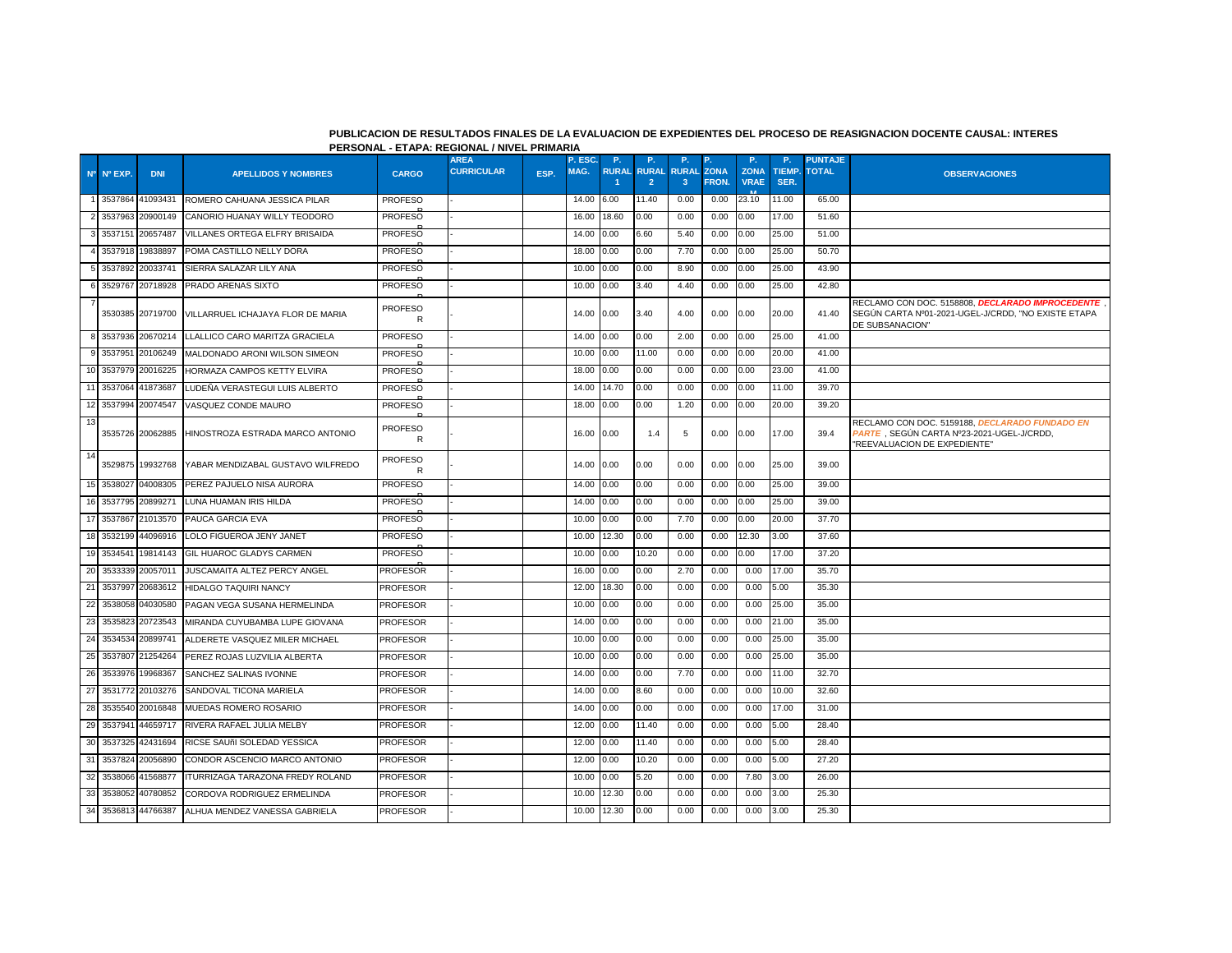|  | 35 3538072 40897017 QUINTANA AYLAS KETTY ROSARIO       | <b>PROFESOR</b> |  |            | 10.00 11.10 0.00 |      | 0.00 | 0.00 | 0.00 | 13.00 | 24.10 |  |
|--|--------------------------------------------------------|-----------------|--|------------|------------------|------|------|------|------|-------|-------|--|
|  | 36 3536489 44436163 ZARRA SALVATIERRA EDITH            | <b>PROFESOR</b> |  | 12.00 0.00 |                  | 6.20 | 0.00 | 0.00 | 0.00 | 5.00  | 23.20 |  |
|  | 37 3530936 19970411 SANCHEZ SALINAS DENIS JESUS        | <b>PROFESOR</b> |  | 12.00 0.00 |                  | 0.00 | 0.00 | 0.00 | 0.00 | 11.00 | 23.00 |  |
|  | 38 3537007 45814710 QUISPE PECHO JOSE LUIS             | <b>PROFESOR</b> |  | 10.00 0.00 |                  | 7.80 | 0.00 | 0.00 | 0.00 | 3.00  | 20.80 |  |
|  | 39 3538094 41734581 PAREDES ORELLANA ROSARIO ELIZABETH | <b>PROFESOR</b> |  | 10.00 0.00 |                  | 7.40 | 0.00 | 0.00 | 0.00 | 3.00  | 20.40 |  |
|  | 40 3538113 42494520 PALACIOS JURADO WILLIAM FRANK      | <b>PROFESOR</b> |  | 10.00 0.00 |                  | 7.40 | 0.00 | 0.00 | 0.00 | 3.00  | 20.40 |  |
|  | 41 3533368 20088724 CASTAÑEDA BELLO ELVA NORA          | <b>PROFESOR</b> |  | 12.00 0.00 |                  | 0.00 | 0.00 | 0.00 | 0.00 | 8.00  | 20.00 |  |
|  | 42 3535982 40606422 VALENTIN TORRES SARA EDITH         | <b>PROFESOR</b> |  | 10.00 0.00 |                  | 7.00 | 0.00 | 0.00 | 0.00 | 3.00  | 20.00 |  |
|  | 43 3536613 41215496 ESPINOZA BARZOLA MARY EDITH        | <b>PROFESOR</b> |  | 12.00 0.00 |                  | 0.00 | 0.00 | 0.00 | 0.00 | 5.00  | 17.00 |  |
|  | 44 3538023 41484668 NUÑEZ VASQUEZ MOISES ANGEL         | <b>PROFESOR</b> |  | 10.00 0.00 |                  | 0.00 | 0.00 | 0.00 | 0.00 | 3.00  | 13.00 |  |
|  | 45 3538030 41246218 GOMEZ SARAVIA ANA CECILIA          | <b>PROFESOR</b> |  | 10.00 0.00 |                  | 0.00 | 0.00 | 0.00 | 0.00 | 3.00  | 13.00 |  |

# **PUBLICACION DE RESULTADOS FINALES DE LA EVALUACION DE EXPEDIENTES DEL PROCESO DE REASIGNACION DIRECTIVO CAUSAL: INTERES**

## **PERSONAL - ETAPA: REGIONAL / NIVEL SECUNDARIA**

| $N^{\circ}$ $N^{\circ}$ EXP. | <b>DNI</b>         | <b>APELLIDOS Y NOMBRES</b> | CARGO         | <b>AREA</b><br><b>CURRICULAR</b> | ESP. | P. ESC.<br>MAG. |      |      |      | RURAL RURAL RURAL ZONA ZONA TIEMP. TOTAL<br><b>FRON.</b> | VRAE SER.<br><b>STATISTICS</b> |       | PUNTAJE | <b>OBSERVACIONES</b> |
|------------------------------|--------------------|----------------------------|---------------|----------------------------------|------|-----------------|------|------|------|----------------------------------------------------------|--------------------------------|-------|---------|----------------------|
|                              | 1 3535569 20663020 | GOMEZ MIGUEL JAIME LUIS    | DIRECTOR I.E. |                                  |      | 16.00           | 0.00 | 0.00 | 0.00 | 0.00                                                     | 0.00                           | 23.00 | 39.00   |                      |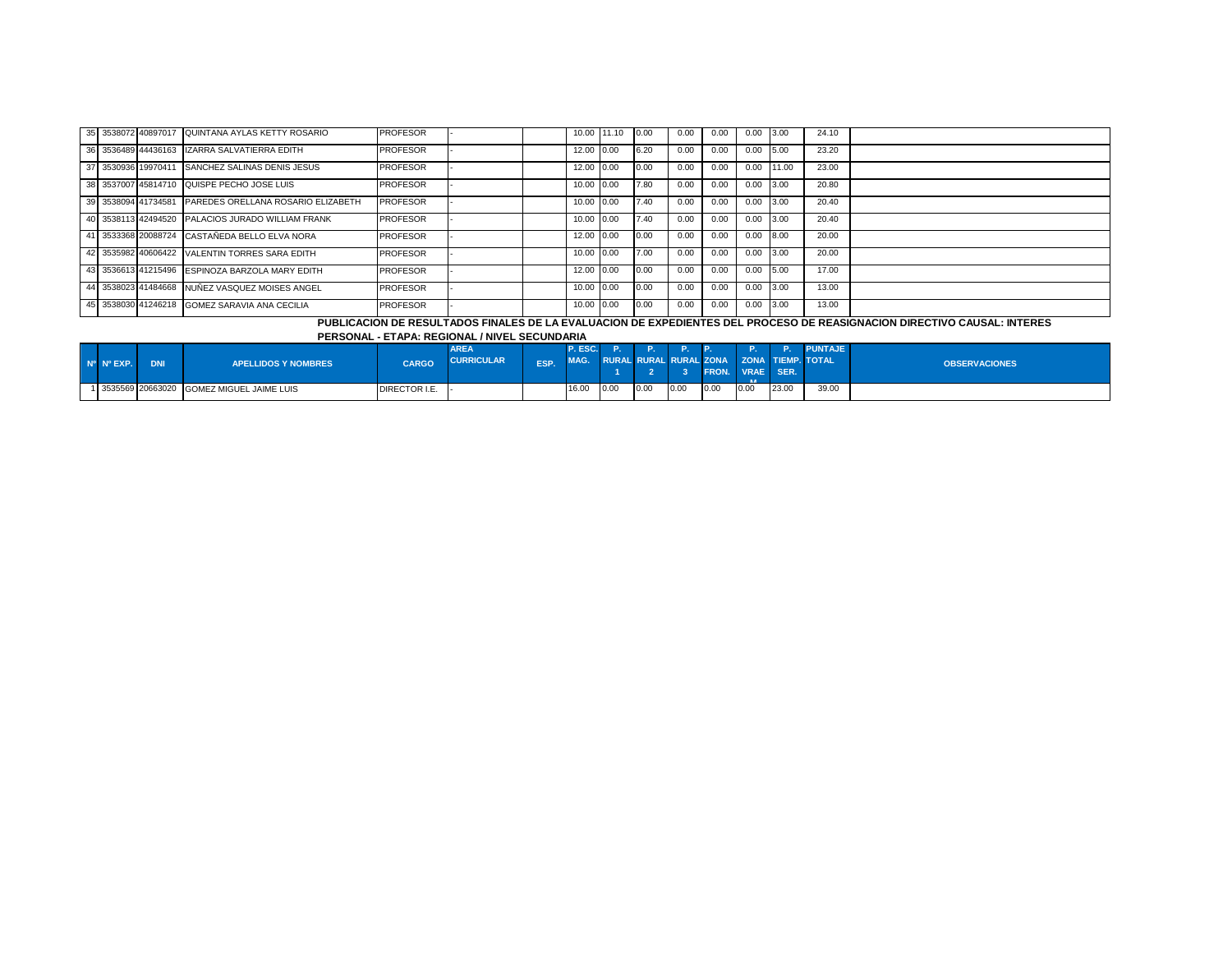#### **PUBLICACION DE RESULTADOS FINALES DE LA EVALUACION DE EXPEDIENTES DEL PROCESO DE REASIGNACION DOCENTE CAUSAL: INTERES PERSONAL - ETAPA: REGIONAL / NIVEL SECUNDARIA**

|    | Nº Nº EXP. | <b>DNI</b>       | <b>APELLIDOS Y NOMBRES</b>         | CARGO               | <b>AREA</b><br><b>CURRICULAR</b>             | ESP.             | P. ESC.<br>MAG. | P.<br><b>RURAL</b> | <b>P.</b><br><b>RURAL</b> | <b>P.</b><br><b>RURAL ZONA</b> | P.           | <b>P.</b><br><b>ZONA</b> | P.<br><b>TIEMP</b> | <b>PUNTAJE</b><br><b>TOTAL</b> | <b>OBSERVACIONES</b>                                                                                                                             |
|----|------------|------------------|------------------------------------|---------------------|----------------------------------------------|------------------|-----------------|--------------------|---------------------------|--------------------------------|--------------|--------------------------|--------------------|--------------------------------|--------------------------------------------------------------------------------------------------------------------------------------------------|
|    |            |                  |                                    |                     |                                              |                  |                 |                    | $\overline{2}$            | $\mathbf{3}$                   | <b>FRON.</b> | <b>VRAE</b>              | SER.               |                                |                                                                                                                                                  |
|    | 3536897    | 21252858         | DELGADO ARELLANO FIDEL DAGOBERTO   | <b>PROFESO</b>      | MATEMÁTICA                                   |                  | 14.00           | 0.00               | 15.40                     | 0.00                           | 0.00         | 0.00                     | 22.00              | 51.40                          |                                                                                                                                                  |
|    | 2 3537361  | 20033856         | PILLCO ROSALES ALFREDO WALTER      | <b>PROFESO</b><br>R | COMUNICACION                                 |                  | 14.00           | 0.00               | 9.60                      | 0.00                           | 0.00         | 0.00                     | 25.00              | 48.60                          | RECLAMO CON DOC. 5159719, DECLARADO FUNDADO,<br>SEGÚN CARTA Nº19-2021-UGEL-J/CRDD, "REEVALUACION DE<br>EXPEDIENTE-AREA CURRICULAR"               |
|    |            | 3537972 20085089 | RODRIGUEZ ROJAS ROCIO LAURA        | <b>PROFESO</b>      | MATEMÁTICA                                   |                  | 12.00           | 0.00               | 6.00                      | 4.70                           | 0.00         | 0.00                     | 25.00              | 47.70                          |                                                                                                                                                  |
|    |            | 3538069 20647332 | YUPANQUI RODRIGUEZ CARLOS IVAN     | <b>PROFESO</b><br>R | MATEMÁTICA                                   |                  | 14.00           | 0.00               | 0.00                      | 7.70                           | 0.00         | 0.00                     | 25.00              | 46.70                          | RECLAMO CON DOC. 5159858, DECLARADO PROCEDENTE,<br>SEGÚN CARTA Nº21-2021-UGEL-J/CRDD, "REEVALUACION DE<br><b>EXPEDIENTE"</b>                     |
|    |            | 3537970 07474973 | CARDENAS AQUINO WILLY EDU          | <b>PROFESO</b><br>R | <b>EDUCACIÓN</b><br><b>FÍSICA</b>            |                  | 18.00           | 0.00               | 5.40                      | 1.00                           | 0.00         | 0.00                     | 22.00              | 46.40                          | RECLAMO CON DOC. 5160924, DECLARADO FUNDADO,<br>SEGÚN CARTA Nº30-2021-UGEL-J/CRDD, "REEVALUACION DE<br>EXPEDIENTE - RURALIDAD"                   |
|    |            | 3537924 20115445 | MATAMOROS HUARCAYA ORLANDO         | <b>PROFESO</b>      | MATEMÁTICA                                   |                  | 18.00           | 0.00               | 0.00                      | 3.00                           | 0.00         | 0.00                     | 25.00              | 46.00                          |                                                                                                                                                  |
|    | 3537844    | 19916768         | BRAVO ROJAS JOSE ANTONIO           | <b>PROFESO</b>      | <b>EDUCACIÓN</b><br>FÍSICA                   |                  | 16.00           | 0.00               | 0.00                      | 7.70                           | 0.00         | 0.00                     | 22.00              | 45.70                          |                                                                                                                                                  |
|    |            | 3538090 20116737 | <b>LEON HEREDIA MARIBEL</b>        | <b>PROFESO</b>      | MATEMÁTICA                                   |                  | 14.00           | 0.00               | 0.00                      | 7.50                           | 15.00        | 0.00                     | 9.00               | 45.50                          |                                                                                                                                                  |
|    | 3535273    | 20720103         | IDONE COLLACHAGUA MARIVEL OLIVIA   | <b>PROFESO</b>      | COMUNICACIÓN                                 |                  | 20.00           | 0.00               | 0.00                      | 0.00                           | 0.00         | 0.00                     | 23.00              | 43.00                          |                                                                                                                                                  |
|    | 3536713    | 19995027         | RODRIGUEZ ROJAS MARISOL MARTHA     | <b>PROFESO</b>      | MATEMÁTICA                                   |                  | 10.00           | 0.00               | 0.00                      | 7.70                           | 0.00         | 0.00                     | 25.00              | 42.70                          |                                                                                                                                                  |
|    | 3536444    | 19970635         | SUAREZ COSME HERLINDA NORMA        | <b>PROFESO</b>      | <b>MATEMÁTICA</b>                            |                  | 10.00           | 0.00               | 15.20                     | 0.00                           | 0.00         | 0.00                     | 17.00              | 42.20                          |                                                                                                                                                  |
| 12 | 3538091    | 20030824         | SOLORZANO FILIO OSCAR HECTOR       | <b>PROFESO</b>      | <b>CIENCIAS</b><br>SOCIALES                  |                  | 16.00           | 0.00               | 6.80                      | 0.00                           | 0.00         | 0.00                     | 19.00              | 41.80                          |                                                                                                                                                  |
| 13 | 3537794    | 20719291         | ARENAS JARA MARI LUZ               | <b>PROFESO</b>      | EDUC. PARA EL<br><b><i>TRABAJO</i></b>       | CONFEC<br>TEXTIL | 14.00           | 0.00               | 0.00                      | 0.00                           | 0.00         | 0.00                     | 25.00              | 39.00                          |                                                                                                                                                  |
|    | 3533455    | 20656508         | LARA LOPEZ LEONOR MERCEDES         | <b>PROFESO</b>      | ARTE Y                                       |                  | 14.00           | 0.00               | 0.00                      | 0.00                           | 0.00         | 0.00                     | 25.00              | 39.00                          |                                                                                                                                                  |
| 15 | 3531263    | 20438208         | BENDEZU LAUREANO FREDY             | <b>PROFESO</b><br>R | סוודווו<br><b>EDUCACIÓN</b><br><b>FÍSICA</b> |                  | 12.00           | 0.00               | 0.00                      | 8.70                           | 0.00         | 0.00                     | 17.00              | 37.70                          | RECLAMO CON DOC. 5158668, DECLARADO INFUNDADO,<br>SEGÚN CARTA Nº17-2021-UGEL-J/CRDD, "SOLO TIENE TITULO<br>DE EDUCACION FISICA MAS NO DE INGLES" |
| 16 | 3535085    | 20718973         | AYLAS COLCA MARGARITA              | <b>PROFESOR</b>     | <b>ARTEY</b><br>11 T107                      |                  | 10.00           | 0.00               | 0.00                      | 7.70                           | 0.00         | 0.00                     | 20.00              | 37.70                          |                                                                                                                                                  |
| 17 | 3537983    | 20722637         | QUISPE ANCHIRAICO CELIA TATIANA    | <b>PROFESOR</b>     | COMUNICACIÓN                                 |                  | 14.00           | 0.00               | 12.20                     | 0.00                           | 0.00         | 0.00                     | 9.00               | 35.20                          |                                                                                                                                                  |
| 18 | 3534790    | 20401161         | DE LA CRUZ MANTARI GINES MARCELO   | <b>PROFESOR</b>     | <b>EDUCACIÓN</b><br><b>FÍSICA</b>            |                  | 10.00           | 0.00               | 0.00                      | 0.00                           | 0.00         | 0.00                     | 25.00              | 35.00                          |                                                                                                                                                  |
| 19 | 3537400    | 20683452         | HIDALGO TAQUIRI DELSA LUZ          | <b>PROFESOR</b>     | <b>CIENCIAS</b><br><b>SOCIALES</b>           |                  | 10.00           | 0.00               | 0.00                      | 0.00                           | 0.00         | 0.00                     | 25.00              | 35.00                          |                                                                                                                                                  |
| 20 | 3536826    | 19973143         | ARMAS QUISPEALAYA ELMER            | <b>PROFESOR</b>     | <b>CIENCIAS</b><br><b>SOCIALES</b>           |                  | 10.00           | 0.00               | 0.00                      | 0.00                           | 0.00         | 0.00                     | 25.00              | 35.00                          |                                                                                                                                                  |
| 21 | 3533565    | 20423868         | FERNANDEZ OLIVERA ORLANDO CESAR    | <b>PROFESOR</b>     | COMUNICACIÓN                                 |                  | 10.00           | 0.00               | 0.00                      | 2.70                           | 0.00         | 0.00                     | 20.00              | 32.70                          |                                                                                                                                                  |
| 22 | 3533424    | 20070996         | PALOMINO ALCALA JOSE ANTONIO       | <b>PROFESOR</b>     | <b>EDUCACIÓN</b><br><b>FÍSICA</b>            |                  | 14.00           | 0.00               | 0.00                      | 7.70                           | 0.00         | 0.00                     | 10.00              | 31.70                          |                                                                                                                                                  |
| 23 | 3531981    | 20037080         | ARZAPALO PORRAS JOSE MARIA         | <b>PROFESOR</b>     | <b>COMUNICACIÓN</b>                          |                  | 14.00           | 0.00               | 6.20                      | 0.00                           | 0.00         | 0.00                     | 11.00              | 31.20                          |                                                                                                                                                  |
| 24 | 3528535    | 20118285         | <b>HUAMANI MAYTA GLADYS</b>        | <b>PROFESOR</b>     | COMUNICACIÓN                                 |                  | 14.00           | 0.00               | 8.00                      | 0.00                           | 0.00         | 0.00                     | 9.00               | 31.00                          |                                                                                                                                                  |
| 25 | 3536850    | 02443474         | VILCA MAMANI MYRIAN                | <b>PROFESOR</b>     | ARTE Y<br><b>CULTURA</b>                     |                  | 10.00           | 0.00               | 0.00                      | 0.00                           | 0.00         | 0.00                     | 20.00              | 30.00                          |                                                                                                                                                  |
| 26 | 3537888    | 41149819         | CHARCA GUTIERREZ YENNY MARLENE     | <b>PROFESOR</b>     | MATEMÁTICA                                   |                  | 14.00           | 0.00               | 0.00                      | 0.00                           | 0.00         | 0.00                     | 13.00              | 27.00                          |                                                                                                                                                  |
| 27 | 3536924    | 40711048         | COCA GAMARRA PERCY IVAN            | <b>PROFESOR</b>     | <b>MATEMÁTICA</b>                            |                  | 14.00           | 0.00               | 0.00                      | 0.00                           | 0.00         | 0.00                     | 13.00              | 27.00                          |                                                                                                                                                  |
| 28 | 3535191    | 20100439         | CURI OSORES MIGUEL ABRAHAM         | <b>PROFESOR</b>     | <b>MATEMÁTICA</b>                            |                  | 12.00           | 0.00               | 5.80                      | 0.00                           | 0.00         | 0.00                     | 9.00               | 26.80                          |                                                                                                                                                  |
| 29 | 3531888    | 20891927         | RAMOS CALLUPE ANA                  | <b>PROFESOR</b>     | COMUNICACIÓN                                 |                  | 10.00           | 0.00               | 0.00                      | 0.00                           | 0.00         | 0.00                     | 16.00              | 26.00                          |                                                                                                                                                  |
| 30 | 3531189    | 42809464         | AVELLANEDA ZORRILLA SUSANA JESSICA | <b>PROFESOR</b>     | <b>CIENCIAS</b><br><b>SOCIALES</b>           |                  | 12.00           | 0.00               | 10.00                     | 0.00                           | 0.00         | 0.00                     | 4.00               | 26.00                          |                                                                                                                                                  |
| 31 | 3533262    | 40463894         | ILLESCA GIL DIANA MARIA            | <b>PROFESOR</b>     | COMUNICACIÓN                                 |                  | 14.00           | 0.00               | 0.00                      | 0.00                           | 0.00         | 0.00                     | 10.00              | 24.00                          |                                                                                                                                                  |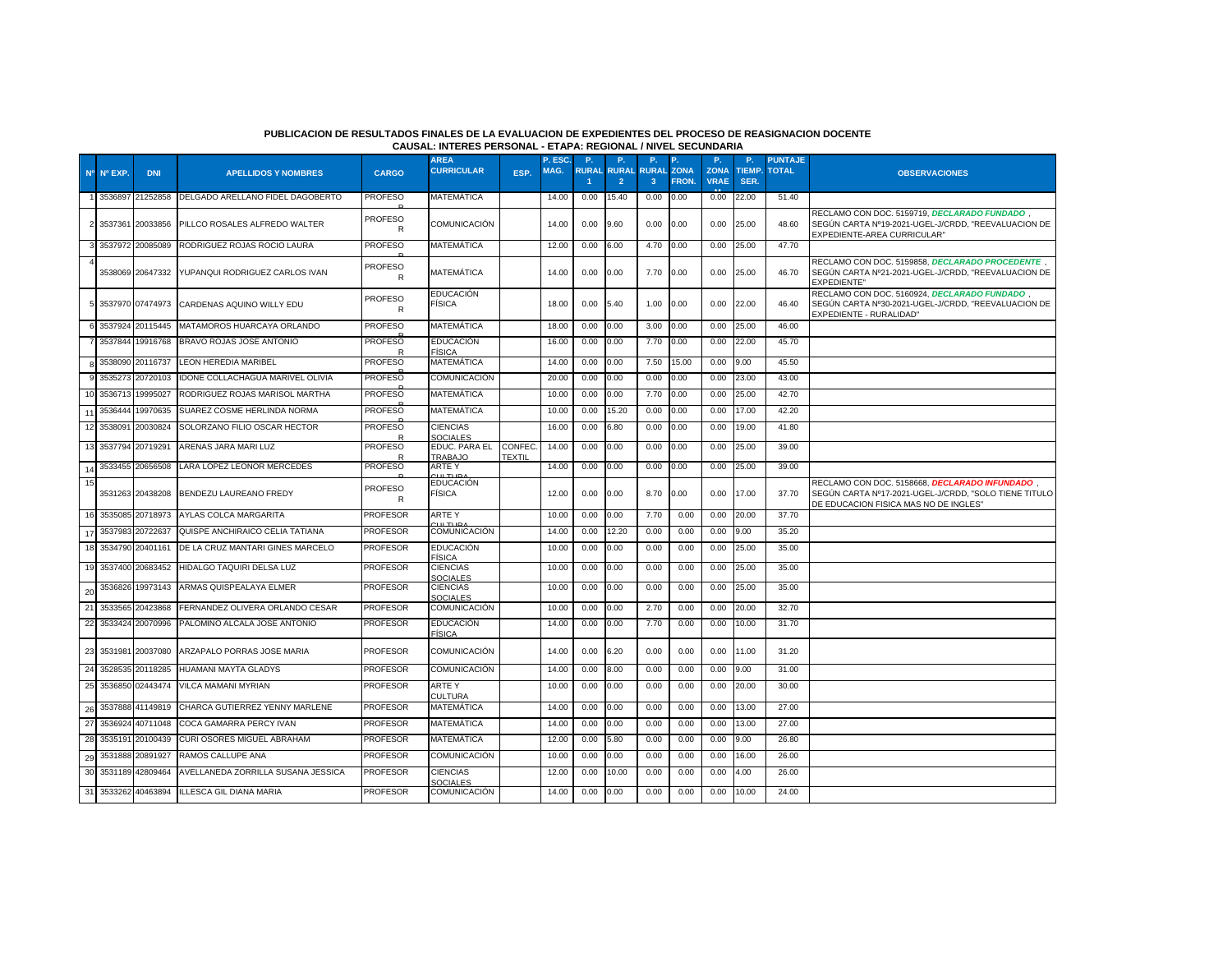|  |                     | 32 3536599 40770581 BARZOLA TORRES YEIMES ROLANDO    | <b>PROFESOR</b> | <b>MATEMÁTICA</b>                     | 12.00 | 0.00 | 0.00 | 0.00 | 0.00 | 0.00 | 11.00 | 23.00 |  |
|--|---------------------|------------------------------------------------------|-----------------|---------------------------------------|-------|------|------|------|------|------|-------|-------|--|
|  |                     | 33 3534686 20109192 ORDAYA PELAYZA WALTER MARTIN     | <b>PROFESOR</b> | <b>CIENCIAS</b><br><b>SOCIALES</b>    | 10.00 | 0.00 | 7.40 | 0.00 | 0.00 | 0.00 | 3.00  | 20.40 |  |
|  |                     | 34 3529604 45435492 ALVARADO HUAMAN KATHERINE JAZMIN | <b>PROFESOR</b> | COMUNICACIÓN                          | 10.00 | 0.00 | 3.40 | 2.00 | 0.00 | 0.00 | 3.00  | 18.40 |  |
|  |                     | 35 3537832 40409296 VALERO GALARZA GEOVANA ELIZABETH | <b>PROFESOR</b> | COMUNICACIÓN                          | 12.00 | 0.00 | 0.00 | 0.00 | 0.00 | 0.00 | 5.00  | 17.00 |  |
|  | 36 3538057 41787824 | YANTAS CHUCO MERCEDES YOLANDA                        | <b>PROFESOR</b> | <b>CIENCIAS</b><br><b>SOCIALES</b>    | 12.00 | 0.00 | 0.00 | 0.00 | 0.00 | 0.00 | 5.00  | 17.00 |  |
|  |                     | 37 3529118 44795979 PALACIOS CHUQUIPOMA KETTY IRENE  | <b>PROFESOR</b> | <b>CIENCIAS</b><br><b>SOCIALES</b>    | 10.00 | 0.00 | 0.00 | 3.70 | 0.00 | 0.00 | 3.00  | 16.70 |  |
|  |                     | 38 3537369 43010531 CALLUPE DIAZ YESICA CECILIA      | <b>PROFESOR</b> | <b>COMUNICACIÓN</b>                   | 10.00 | 0.00 | 0.00 | 0.00 | 0.00 | 0.00 | 3.00  | 13.00 |  |
|  |                     | 39 3533493 41773014 TINOCO TOVAR LIZ YANET           | <b>PROFESOR</b> | <b>CIENCIA Y</b><br><b>TECNOLOGÍA</b> | 10.00 | 0.00 | 0.00 | 0.00 | 0.00 | 0.00 | 3.00  | 13.00 |  |

<u>de la publicacion de Resultados Finales de la evaluacion de expedientes del proceso de reasignacion docente causal: Unidad Familiar - Etapa: Regional / Nivel Primaria<br>Publicacion de resultados Finales de la evaluacion de </u>

|    |            |                     |                                                    |                     | <b>AREA</b>       |      | P. ESC.     | P.    | P.                       | P.   | P.                         | P.                         | <b>P.</b>                   | <b>PUNTAJE</b> |                                                                                                                                      |
|----|------------|---------------------|----------------------------------------------------|---------------------|-------------------|------|-------------|-------|--------------------------|------|----------------------------|----------------------------|-----------------------------|----------------|--------------------------------------------------------------------------------------------------------------------------------------|
|    | Nº Nº EXP. | <b>DNI</b>          | <b>APELLIDOS Y NOMBRES</b>                         | <b>CARGO</b>        | <b>CURRICULAR</b> | ESP. | MAG.        |       | <b>RURAL RURAL RURAL</b> |      | <b>ZONA</b><br><b>FRON</b> | <b>ZONA</b><br><b>VRAF</b> | <b>TIEMP.</b><br><b>SFR</b> | <b>TOTAL</b>   | <b>OBSERVACIONES</b>                                                                                                                 |
|    |            |                     | 1 3532850 20724375 CARHUANCHO SALAZAR GUDELIA      | <b>PROFESO</b>      |                   |      | 16.00 0.00  |       | 0.00                     | 0.00 | 0.00                       | 0.00                       | 25.00                       | 41.00          |                                                                                                                                      |
|    |            | 2 3534638 20722301  | REYES PEREZ GENOVEVA CRISTINA                      | <b>PROFESO</b>      |                   |      | 12.00 0.00  |       | 15.20                    | 0.00 | 0.00                       | 0.00                       | 11.00                       | 38.20          |                                                                                                                                      |
|    |            |                     | 3535208 20028410 HUAMANLAZO CHAUPIN DIDIT JHENNY   | <b>PROFESO</b>      |                   |      | 12.00 0.00  |       | 0.00                     | 5.70 | 0.00                       | 0.00                       | 20.00                       | 37.70          |                                                                                                                                      |
|    |            |                     | 3537811 20694352 QUINTANA CAMAC ROSAMARIA SABINA   | <b>PROFESO</b>      |                   |      | 12.00 0.00  |       | 0.00                     | 7.70 | 0.00                       | 0.00                       | 17.00                       | 36.70          |                                                                                                                                      |
|    |            | 3536447 20652494    | <b>GOMEZ MIGUEL SANDRA</b>                         | <b>PROFESO</b>      |                   |      | 14.00 0.00  |       | 11.00                    | 0.00 | 0.00                       | 0.00                       | 11.00                       | 36.00          |                                                                                                                                      |
|    |            | 3534967 20659894    | <b>MEZA ZAPATA RITA IVONE</b>                      | <b>PROFESO</b>      |                   |      | 10.00 0.00  |       | 0.00                     | 0.00 | 0.00                       | 0.00                       | 25.00                       | 35.00          |                                                                                                                                      |
|    |            | 3535547 41055401    | <b>ROJAS HILARIO LUIS ANGEL</b>                    | <b>PROFESO</b>      |                   |      | 12.00 17.70 |       | 0.00                     | 0.00 | 0.00                       | 0.00                       | 5.00                        | 34.70          |                                                                                                                                      |
|    |            | 8 3534150 20721058  | <b>FLORES TUMIALAN CRESILDA DACIA</b>              | <b>PROFESO</b>      |                   |      | 10.00 0.00  |       | 0.00                     | 0.00 | 0.00                       | 0.00                       | 23.00                       | 33.00          |                                                                                                                                      |
|    |            |                     | 3536920 19987038 SINCHE LARA RICHARD FREDY         | <b>PROFESO</b>      |                   |      | 12.00 12.00 |       | 3.40                     | 0.00 | 0.00                       | 0.00                       | 5.00                        | 32.40          |                                                                                                                                      |
|    |            | 10 3535522 42997887 | VALENZUELA SEGAMA NATALY KARINA                    | <b>PROFESO</b>      |                   |      | 12.00       | 11.10 | 4.00                     | 0.00 | 0.00                       | 0.00                       | 5.00                        | 32.10          |                                                                                                                                      |
| 11 |            |                     | 3538068 40842886 TICLLACURI MUCHA ELVIO FELIPE     | <b>PROFESO</b><br>R |                   |      | 10.00 0.00  |       | 0.00                     | 3.70 | 0.00                       | 11.10                      | 3.00                        | 27.80          |                                                                                                                                      |
| 12 |            |                     | 3535716 43417746 GARRO SOTO ROSARIO MERCEDES       | <b>PROFESO</b><br>R |                   |      | 12.00 0.00  |       | 10.80                    | 0.00 | 0.00                       | 0.00                       | 5.00                        | 27.80          |                                                                                                                                      |
|    |            |                     | 13 3537826 41354804 SEDANO ARROYO LITO ANDRES      | <b>PROFESO</b><br>R |                   |      | 10.00 4.80  |       | 2.00                     | 0.00 | 0.00                       | 7.80                       | 3.00                        | 27.60          | RECLAMO CON DOC, 5159446, DECLARADO FUNDADO,<br>SEGÚN CARTA Nº24-2021-UGEL-J/CRDD, "REEVALUACION DE<br><b>EXPEDIENTE ZONA VRAEM"</b> |
|    |            |                     | 14 3533774 40910217 MAYTA ROMERO ELSA MARIA        | <b>PROFESO</b>      |                   |      | 10.00 10.80 |       | 0.00                     | 0.00 | 0.00                       | 0.00                       | 3.00                        | 23.80          |                                                                                                                                      |
| 15 |            |                     | 3530099 40669073 BENITES URETA LUISA ANGELICA      | <b>PROFESOR</b>     |                   |      | 10.00 10.80 |       | 0.00                     | 0.00 | 0.00                       | 0.00                       | 3.00                        | 23.80          |                                                                                                                                      |
| 16 |            |                     | 3537886 41066568 ESTEBAN SOLIS MARITZA YOLANDA     | <b>PROFESOR</b>     |                   |      | 10.00       | 0.00  | 7.80                     | 0.00 | 0.00                       | 0.00                       | 3.00                        | 20.80          |                                                                                                                                      |
| 17 |            |                     | 3536989 20715966 NUÑEZ SOTA MILAGROS LUZ           | <b>PROFESOR</b>     |                   |      | 10.00 0.00  |       | 7.40                     | 0.00 | 0.00                       | 0.00                       | 3.00                        | 20.40          |                                                                                                                                      |
|    |            |                     | 18 3537842 20724132 RAMOS ASCANIO DELMA EDUARDA    | <b>PROFESOR</b>     |                   |      | 10.00 0.00  |       | 3.40                     | 2.00 | 0.00                       | 0.00                       | 3.00                        | 18.40          |                                                                                                                                      |
| 19 |            |                     | 3536732 20734135 AYLAS CASO LUCIA RAQUEL           | <b>PROFESOR</b>     |                   |      | 10.00 0.00  |       | 3.40                     | 2.00 | 0.00                       | 0.00                       | 3.00                        | 18.40          |                                                                                                                                      |
| 20 |            |                     | 3537843 20710777 COZ CANO CELINA CRISTINA          | <b>PROFESOR</b>     |                   |      | 10.00 0.00  |       | 0.00                     | 3.70 | 0.00                       | 0.00                       | 3.00                        | 16.70          |                                                                                                                                      |
|    |            |                     | 21 3533599 20738561 GARCIA QUISPE VICTORIA PAULINA | <b>PROFESOR</b>     |                   |      | 10.00 0.00  |       | 0.00                     | 0.00 | 0.00                       | 0.00                       | 3.00                        | 13.00          |                                                                                                                                      |